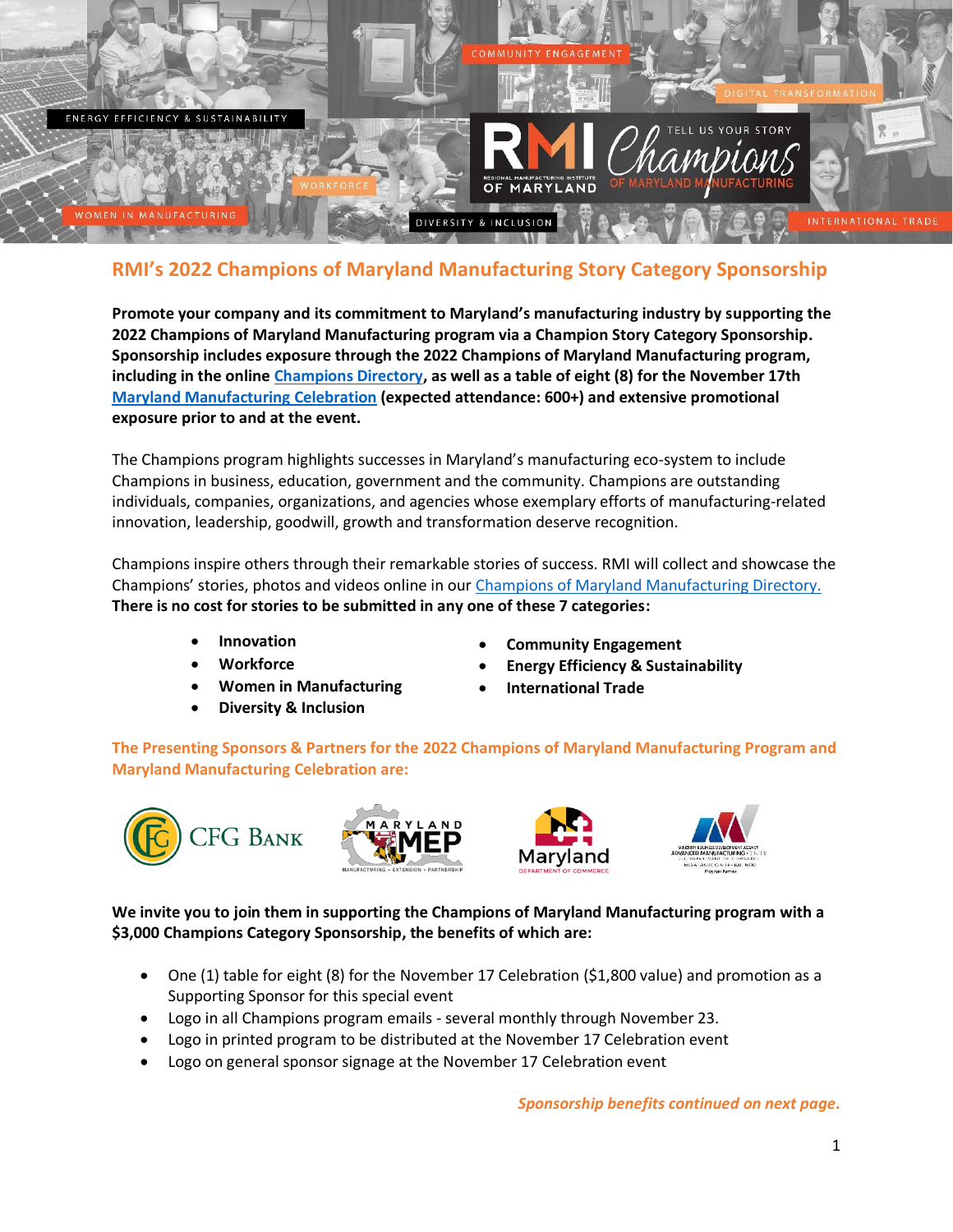• Named as sponsor of selected Champions Story Category with linked logo featured with story category description on Champions program landing page. View landing page [here.](https://rmiofmaryland.com/rmis-2022-champions-of-maryland-manufacturing/)

*Picture below illustrates where linked logo would appear, depending on which category you sponsor.*



×

*Sponsorship benefits continued on next page.*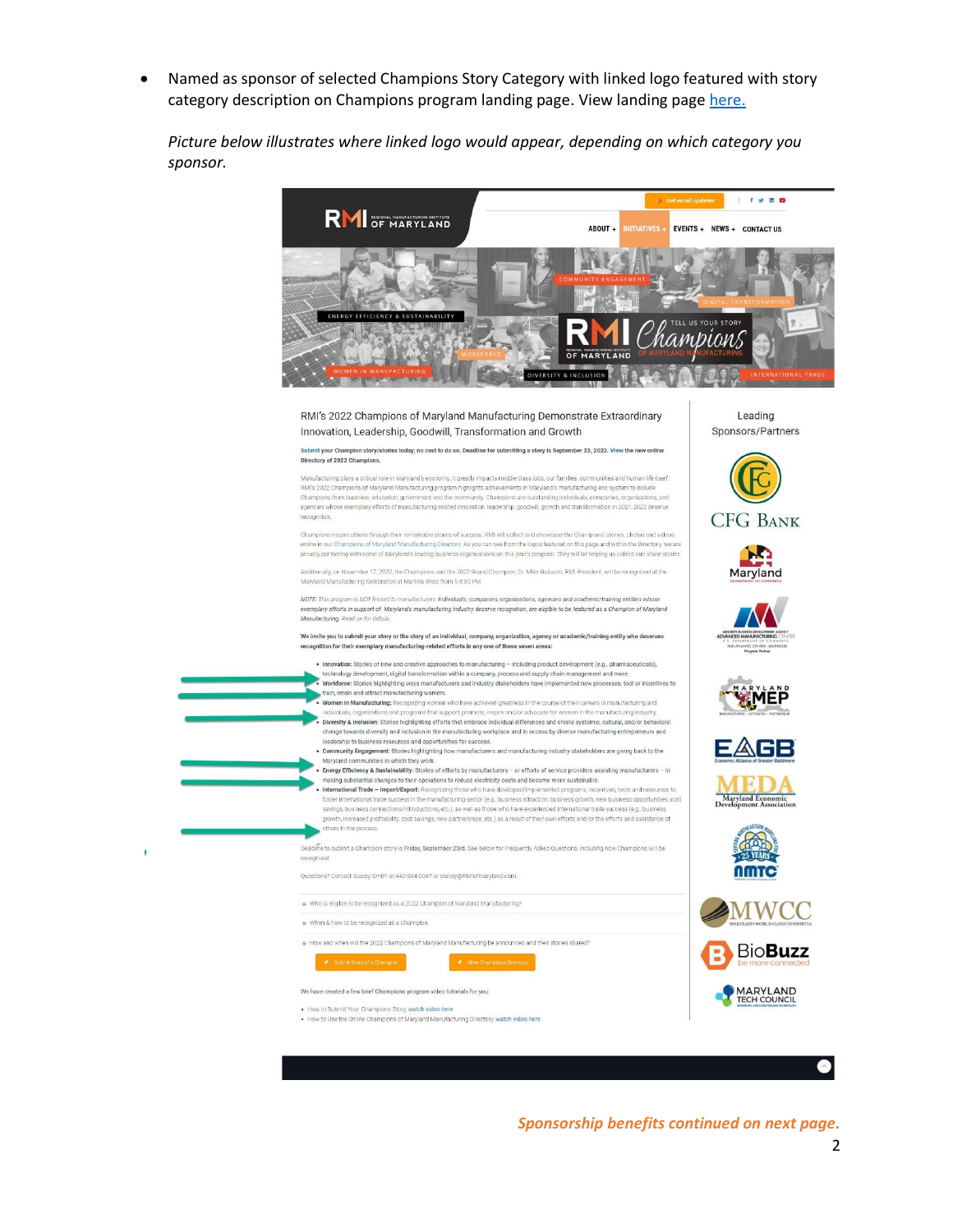• Linked logo in right sidebar area of online Champions Directory. View Directory [here.](https://rmiofmaryland.com/2022-champions-of-maryland-manufacturing-directory/) Note: All Champions program sponsor logos will rotate among the Directory pages.

|                                                                                                                                                                                                                                                                                                                   | <b>DIRECTORY</b><br>Thank You, Presenting & Gold Sponsors & Partners<br>MARYLAND |                       |                                                                                                                                            |                                                          |  |
|-------------------------------------------------------------------------------------------------------------------------------------------------------------------------------------------------------------------------------------------------------------------------------------------------------------------|----------------------------------------------------------------------------------|-----------------------|--------------------------------------------------------------------------------------------------------------------------------------------|----------------------------------------------------------|--|
| CHANGED MANAGEMENT                                                                                                                                                                                                                                                                                                | MEP                                                                              | <b>CFG BANK</b>       | Maryland                                                                                                                                   |                                                          |  |
| a progressive or conserver<br>will allutely clocks. Antivalent<br>accountability and a staffinance a manifestation<br><b>Registe Follow</b><br>To review complete details for the Champions of MD Manufacturing program, click here. View a brief video tutorial on "How to Use the Champions Directory"<br>here. |                                                                                  |                       | <b><i>REBARTMENT OF COMMERCE</i></b>                                                                                                       | 4 Submit Story of a Champion                             |  |
| Display Type: * 田 一                                                                                                                                                                                                                                                                                               |                                                                                  | Sort By: Newest First | $\sim$                                                                                                                                     | Cooner Champions Program                                 |  |
| Search by Keyword/Champion Name:                                                                                                                                                                                                                                                                                  | Filter by County:                                                                |                       |                                                                                                                                            |                                                          |  |
|                                                                                                                                                                                                                                                                                                                   | All Counties                                                                     | $\sim$                | Q                                                                                                                                          | CHAMPIONS SPONSORS<br>Click any logo for sponsor details |  |
| Filter by STORY TYPE (category):                                                                                                                                                                                                                                                                                  | Filter by CHAMPION TYPE:                                                         |                       | <u> a serie de la construcción de la construcción de la construcción de la construcción de la construcción de la c</u><br><b>CLEAR ALL</b> |                                                          |  |

*Photo below indicates area where logo would appear.* 

• Linked logo as Congratulatory Sponsor on every Champion story page of all Champions in the story category you choose to sponsor.

*Photo below indicates Congratulatory area where your logo would appear on each Champion story page for all stories submitted in your selected story category.* 



RMI will be actively promoting the 2022 Champions program and the Celebration event from March through December 2022. Thus, your sponsorship benefits begin when you make the commitment to supporting the event and last through December 31, 2022. Additionally, the 2022 Champions Directory will be prominently featured on RMI's website through 2023. That's incredible exposure at any sponsorship level.